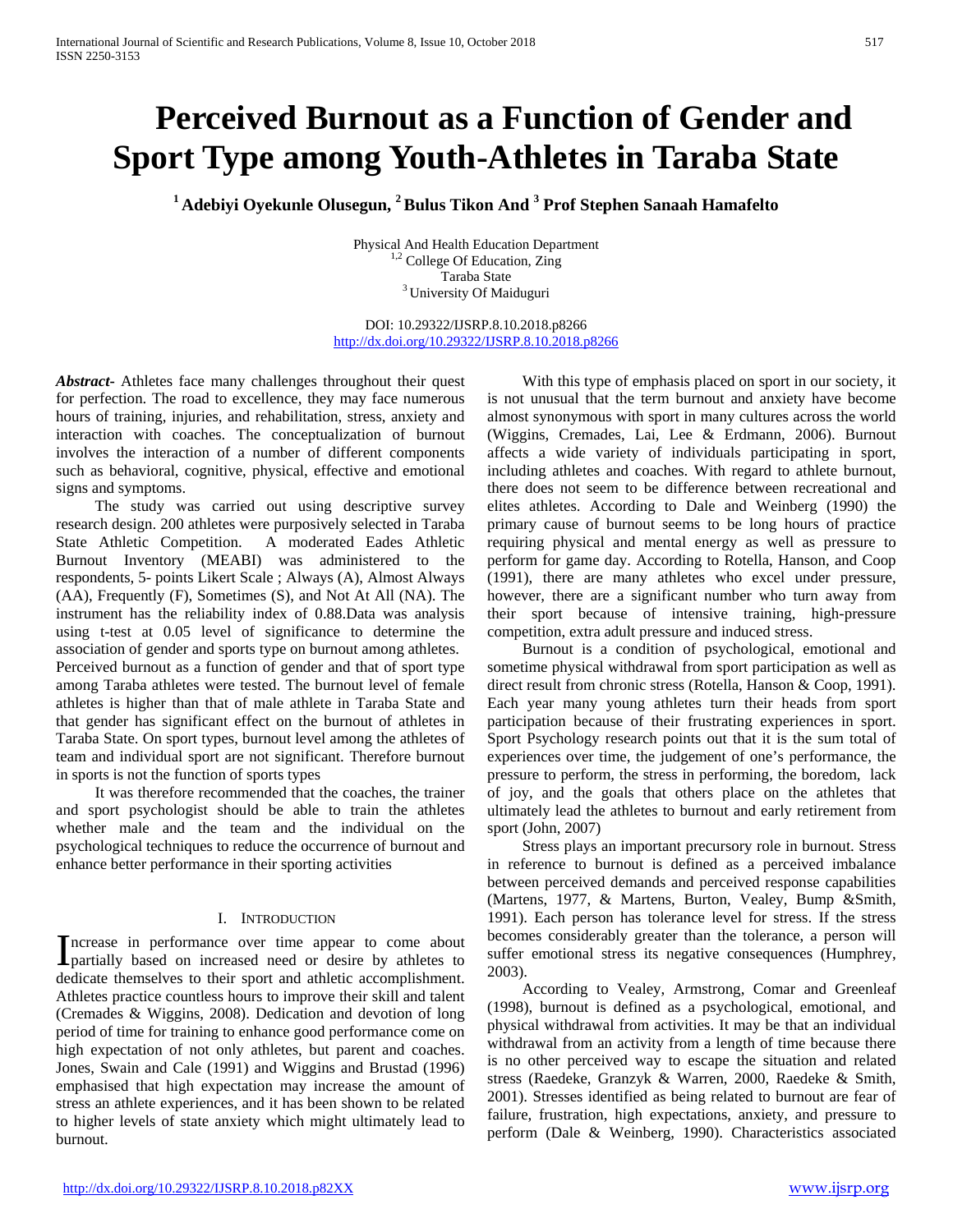with burnout includes a physical and emotional exhaustion, negative effect, a lack of perceived accomplishment a loss of concern or interest in an activity, and depersonalisation (Smith, 1986 & Weinberg & Gould, 2003).

 According to Rotella, (1991), Sport Psychology professionals generally agreed by sport psychologist that at the core of burnout is a general combination of the following symptoms; lack of energy, exhaustion, sleeplessness, some degree of depression, tension, irritability, anger, headaches or other physical ailments, decreased performance, a tendency to internalise all failure, disillusionment with sports, and loss of confidence. British Broadcasting Corporation Sport Academic (2005) opined that thou the symptoms of burnout can be confusing, but coaches and parents should watch for the following; constantly feeling tired, easily frustrated, not wanting to go to practice or training, increase irritability, headaches or minor body aches and worrying about failure and adult expectatio[n http://news.bbc.co.uk/sport2/hi/ten](http://news.bbc.co.uk/sport2/hi/ten)

 Burnout among athletes is equivocal in term of gender differences. According to Caccese & Mayerberg, 1984; Kelley, Eklund, and Ritter-Taylor (1999), Lee and Creamades (2004) and Pastore and Judd (1993), female athletes and coaches experience burnout more than male athletes and coaches. The reason behind this according to the authors is that female reported greater levels of emotional, physical and devaluation than males. In contrast to that is Lai and Wiggins (2003) who found that male soccer experienced burnout than female players.

 When further examining reasons for burnout in sports, several differences based on demographics according to Gould and Carson (2004) are found, males reported the effect of winloss record on their decision more than females. Martens and Seedfeldt (1979) stressed those female rated social aspects of sports (relationships with teammates, peer comparison) as more of an influence on their decision than males. Females have reported negative experiences in sport (physical and emotional trauma) that have led to some discontinuing sport participation (Gilbert, 2001).

 A large numbers of female athletes experience a considerate amount of stress than male in their respective sport. It is when those high levels of stress and anxiety are maintained at the extended amount of time, the athlete may become burned out and loses the desire to continue participating in that sport (Pietraszuk, 2006). Caccese and Mayerberg (1984) indicated that female coaches and athletes are easily emotional exhausted and have lower personal accomplishment.

 Caccese and Mayerberg (1984) stressed further that females were more burned out than males due to years of experience, less time to learn to cope with stress, too idealistic and have too high expectations. Vealey, Armstrong and Comar (1998) stressed that female athletes seek social support as a coping mechanism for performance-related stress in sport more than male athletes and that if the social support is withdraw, the female athletes are exposed to burnout.

 According to Kalimo and Hakanen (1998) in Adekola (2010), women are better equipped for human relations and for sharing their negative emotion, while men tend to suppress their emotional impulses in order to live up to their roles, thereby

making women more inclined to adopt cynical attitude as means for coping with stress. It has also been explained that exhaustion does affect women than men because more often than not, women do carry double workload (job, housework, childcare). (Adekola, 2010).

 Because depersonalisation is associated with burnout, factors such as encouragement, cooperation, and support from team members may influence the individual's resilience against burnout. These factors as mentioned above are constantly emphasised in team sports that require a task involving the whole team. Thus, the authors have categorized sports such as baseball, basketball, football, handball and volleyball are under team sports and sports such as tennis, table tennis, badminton, golf and track and field events are under individual sports (Cremades & Wiggin, 2008).

 Skill development and performance was predicted by higher perceived social support in team sport than individual sport (Alfermann, Lee & Wuerth, 2005). According to the authors, past research has shown that greater satisfaction with social support is related to lower burnout levels (Price & Weiss, 2000; Raedeke & Smith, 2004) In a study by Kelley and Gill (1993), results revealed a relationship with greater levels of social support and lower levels of stress appraisal and burnout among coaches and players. Thus, athletes participating on team sports may be more likely to perform at optimal levels and less likely to burnout, as opposed to athletes who participate in individual sports. It is against this background that this study is designed to assess gender and sport types as a function of burnout among youth-athletes in Taraba State.

# II. HYPOTHESES

- 1) There is no significant difference in burnout level between male and female athletes in Taraba State.
- 2) There is no significant difference in burnout level between athletes of team sports and individual sports.

## III. METHODOLOGY

 The study adopted survey research design. 200 athletes who participated in Taraba State Athletic Competition are involved in the study.. Moderated Eades Athletic Burnout Inventory (MEABI) was administered to the respondents. 5-points Likert Scale; Always (A), Almost Always (AA), Frequently (F), Sometimes (S) and Not At All (NA). The questionnaire was in two parts; demographic information and statement of facts. 4 items made up the demographic information while 20 statements were on the burnout. The instrument has the reliability index of 0.88. Data was analysed using t-test at 0.05 level of significance to determine the association of gender and sports type and burnout among athletes

**Hypothesis 1**: There is no significant difference in burnout level between male and female athletes in Taraba State.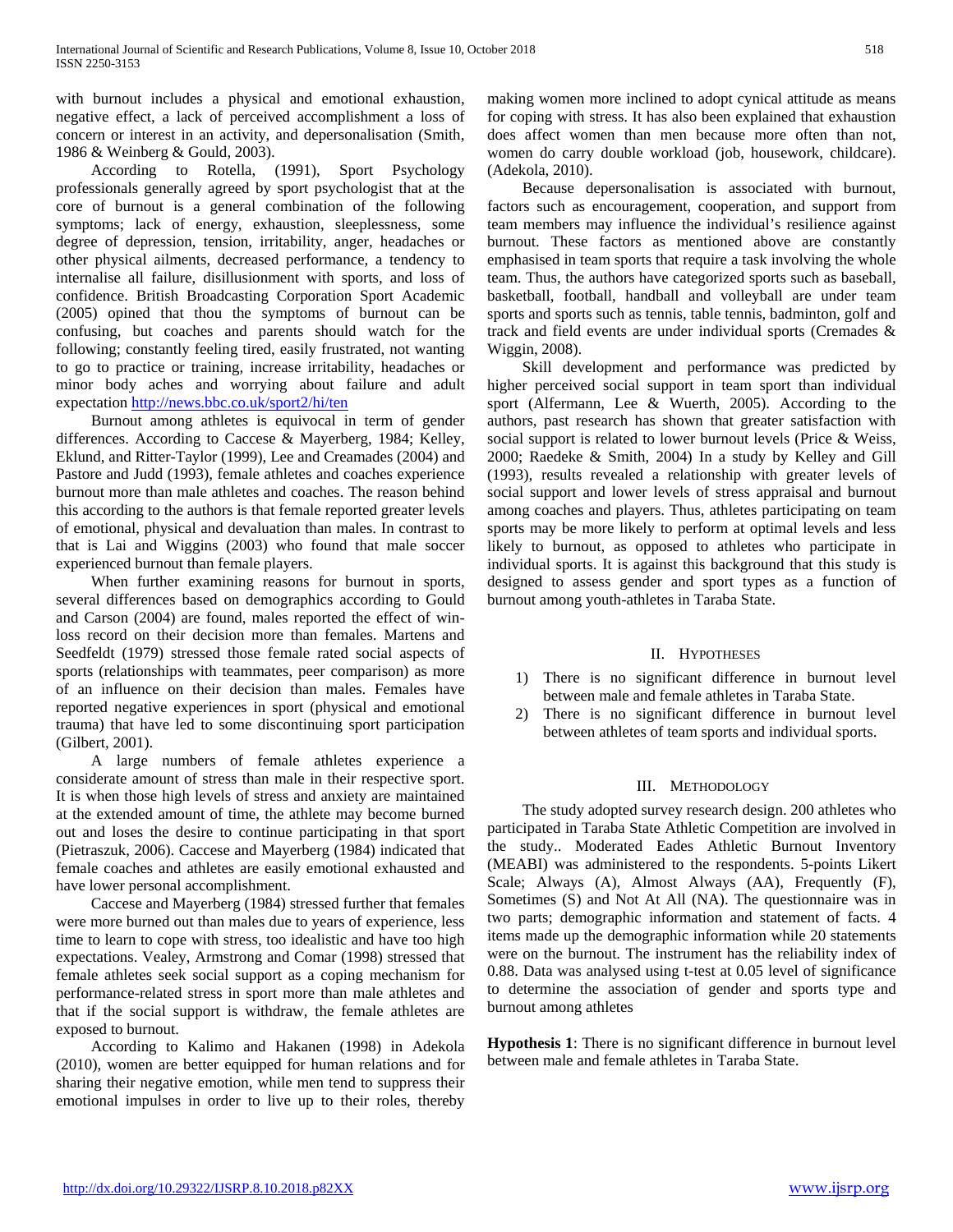| droup                      | Mean   | . . | SD     | Df | t-val           | $Sig(2-tailed)$ |
|----------------------------|--------|-----|--------|----|-----------------|-----------------|
| Female                     | 3.0778 | 50  | .53867 |    |                 |                 |
| Male                       | .9504  | 50  | .61655 | 98 | 9.737<br>7. I J | .000            |
| (P<0.05)<br>$t, df = .427$ |        |     |        |    |                 |                 |

**Table 1: Perceived burnout as a function of gender among Taraba State athletes**

 It is shown in the table 1 above that the t-test score of female athletes is  $3.0778 \pm 53867$  while that of the male is 1.9504  $\pm$ .61655. It is also indicated that the t value 9.737 is higher than t. critical value of .427 and P <0.05. This indicates statistical significant difference in burnout level between male and female athletes in Taraba State. The data shows clearly that the burnout level of the female athletes is higher than that of male athletes. It can be deducted from the data that gender has significant effect on the burnout of athletes in Taraba State. Therefore, burnout among Taraba State Athletes is the function of gender.

 **Hypothesis 2:** There is no significant difference in burnout level between athletes of team sports and athletes of individual sports.

**Table 2:** Perceived burnout as a function of Sport types among Taraba State athletes

| Group                    | Mean                         |    | ىلە    | Df | t-vai | $\sim$<br>2-tailed)<br>519 |
|--------------------------|------------------------------|----|--------|----|-------|----------------------------|
| <b>Team Sports</b>       | 2.3600                       | ັ  | .72330 |    |       |                            |
| <b>Individual Sports</b> | .6745<br>$\mathcal{L}$ . U l | 40 | .86591 | 98 | റ7    | <u>v.vi</u>                |

t,df = 1.297 (p $>0.05$ )

L.

 The table above shows the t-test score of perceived burnout as a function of sport type (team and individual sport). It is shown that the mean score and standard deviation of team sport athletes burnout and individual sport athlete burnout is 2.3600  $\pm$ .72330 and 2.6745  $\pm$ .86592 respectively. The critical value of 1.297 is higher than t-value of -1.974 while P>0.05. The result according to the table indicates that the different in burnout level among the athletes of team and individual sport are not statistical significant. Therefore burnout in sports is not the function of sports types (team and individual sports)

# IV. DISCUSSION

 The study is to determine whether burnout among players is perceived as a function of gender and sport type. The findings of this study revealed a significant effect of gender on burnout among athletes. However, the result as shown in table 1 indicates that female athletes were burned out than male athletes. Considering the gender shift that is taking place in sport that has historically been dominated by men, sex difference is a factor to be considered in the study of athletic burnout. The burnout level was relatively low in men than in female. This findings collaborates the findings of Pasture and Judd (1993) Kelley, Eklund, and Ritter-Taylor (1999), Lee and Creamades (2004) that stressed that female athletes and coaches experience burnout more than male athletes and coaches. The reason behind this according to them is that female reported greater levels of emotional, physical and devaluation than males. Cremades and Wiggin (2008) study also revealed that female athletes displayed higher levels of burnout as opposed to male athletes.

 Caccese and Mayerberg (1984)'s study revealed that females were more burned out than males due to years of experience, less time to learn to cope with stress, too idealistic

and have too high expectations. According to Vealey, Armstrong and Comar (1998), female athletes seek social support as a coping mechanism for performance-related stress in sport more than male athletes and that if the social support is withdraw, the female athletes are exposed to burnout. Demographics factors such as gender according to Ryan and Gould (2004) are found to affect level of athlete's burnout. In their study males reported the effect of win-loss record on their decision more than females; therefore men are less burned out. This finding of this study is in contrast to that is Lai and Wiggins (2003) who found that male soccer experienced burnout than female players.

 With regard to burnout as function of sports types (individual and team sports), it is revealed in this study that burnout in sports is not the function of sports types (team and individual sports).The finding concur with the study of Vealey et, al (1992) who reported a lack of relationship between sport type and burnout. They pointed out trait anxiety as a stronger predictor of burnout. Contract to this finding is the finding of Kelley and Gill (1993), Price and Weiss (2000); Raedeke and Smith (2004) which revealed that athletes in individual sports would show higher levels of burnout as opposed to athletes on team sports. To them, social support factors as encouragement and cooperation from team members may influence the individual's resilience against burnout. Thus social support is emphasised more in team sports than individual sports which may help to explain the finding of this study that athletes participating in team sports experience lower burnout levels. According to Alfermann, Lee and Wuerth, (2005), past research has shown that greater satisfaction with social support which is easily attainable in team sport is related to lower burnout levels.

Kelley and Gill (1993); Price and Weiss (2000), Raedeke and Smith (2004) study revealed that females in team sports reported lower reduced sense of accomplishment levels than females in individual sports. Past research according to the authors has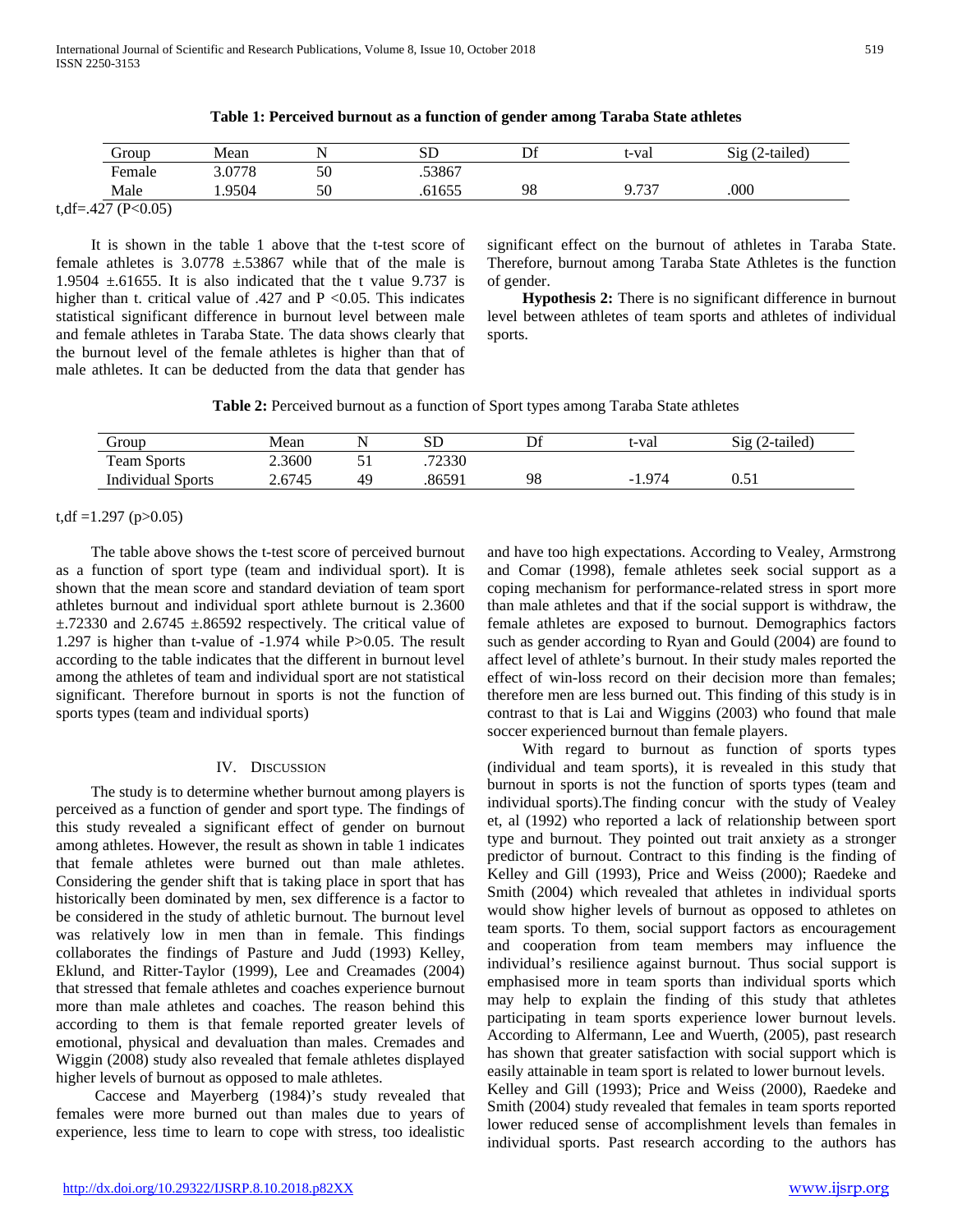shown that greater satisfaction with social support may be related to less burnout level.

V. CONCLUSION AND RECOMMENDATIONS

 The burnout level of female athletes is higher than that of male athlete in Taraba State and that gender has significant effect on the burnout of athletes in Taraba State. On sport types, burnout level among the athletes of team and individual sport are not significant. Therefore burnout in sports is not the function of sports types.

 It was therefore recommended that the coaches, the trainer and sport psychologist should be able to train the athletes whether male and the team and the individual on the psychological techniques to reduce the occurrence of burnout and enhance better performance in their sporting activities. It was also therefore suggested that trainer, coaches and sport psychologist should encourage their athletes with both intrinsic and extrinsic motivation and greater satisfaction with social support for less burnout levels.

#### **REFERENCES**

- [1] Adekola, B. (2010).Gender differences in the experience of work burnout among university staff. African Journal of Business Management, 4(6), 886-889.
- [2] Alfermann, D. Lee, M. J. & Wuerth, S. (2005). Perceived leadership behaviour and motivational climate as antecedents of adolescent athletes' skill development. Athletic
- [3] Insight: the Online Journal of Sport Psychology. 7(2). Retrieved 24/08/ 2018, from
- http://www.athleticinsight.com/Vol7Iss2/LeadershipandMotivation.htm
- [4] British Broadcasting Corporation Sport Academic (2005). What is burnout? http://news.bbc.co.uk/sport2/hi/ten. Retrieved on 28/05/2018
- [5] Caccese T. M. Mayerberg, C. K. (1984). Gender differences in perceived burnout of college coaches. Journal Sport Psychology;6(3):279–288. Retrieved 23/08/ 2018, from http://www.athleticinsight.com/Vol1
- [6] Cremades,J. G & Wiggins, S. M (2008). Direction and Intensity of Trait Anxiety as Predictors of Burnout among College Athlete – students. The online Journal of Sport Psychology. Retrieved 24/08/ 2018, from http://www.athleticinsight.com/Vol1
- [7] Dale, J. & Weinberg, R. (1990).Burnout in sport: A review and critique. Journal of Applied Sport Psychology, 2, 68-80. c
- Gould, D. & Carson, S. (2004). Myths surrounding the role of youth sports in developing Olympic champions. Youth Studies Australia. 23, 19-26.
- [9] John, C (2007). Stress and Burnout in Youth Sports. http://theathletesmentaltoolbox.blo. Retrieved on 23/06/2018
- [10] Jones, G. Swain, A. & Cale, A. (1991). Antecedents of multidimensional competition state anxiety and self-confidence in elite middle-distance runners. The online Sport Psychologist, 4, 107-116. Retrieved 23/08/ 2018, from http://www.athleticinsight.com/Vol1
- [11] Kalimo,R & Hakanen, J.(1998). Tyouupumus tutkimusten valossa. Koulutusaineisto. Tyoterveyslaitos,Hesinki. (as translated into English). In Adekola, B. (2010).Gender differences in the experience of work burnout among university staff. African Journal of Business Management, 4(6), 886-889.
- [12] Kelley, B. C. & Gill, D. L. (1993). An examination of personal/situational variable, stress appraisal, and burnout in collegiate teacher-coaches. Research Quarterly for Exercise and Sport, 64(1), 96-102. Retrieved 23/08/ 2018, from http://www.athleticinsight.com/Vol1
- [13] Kelley, B. C., Eklund, R. C. & Ritter-Taylor, M. (1999). Stress and burnout collegiate tennis Coaches. Journal of Sport & Exercise Psychology, vol. 21, 120-130
- [14] Lai, C. & Wiggins, M. S. (2003). Burnout perceptions over time in Division 1 soccer players. International Sport Journal, 7(2), 122-127
- [15] Lee, J. & Creamades, J. G. (2004). Performance, gender, and athlete's burnout in NCAA
- [16] Division 11 basketbal players. Paper presented at Association for the Advancement of Applied Sport Psychology Conference, Mimeapolis, MN.
- [17] Marteen, R., Burton, D., Vealey, R. S., Bump, L. A., & Smith, D. E. (1990). Development and validation of the competitive state anxiety inventory-2 (CSAI-2). In R. Martens, R. S. Vealey & D. Burton (Eds.), Competitive anxiety in sport (pp117-210). Champaign, Il: Human Kinetics. Retrieved 18/07/ 2018, from http://www.athleticinsight.com/Vol1
- [18] Martens, R. & Seedfeldt, V. (1979). Guidelines for children's sports. American Alliance for Health, Physical Education, Recreation, and Dance, Reston, VA., 42. Francisco, California: W.H. Freeman and Company.
- [19] Martens, R (1977). Sport competitive Anxiety Test. Champaign, Il, England. Human KineticbPublishers. In John, C. (2007). Stress and Burnout in Youth Sports. http://theathletesmentaltoolbox.blo. Retrieved on 23/06/2018
- [20] Pastore, D. L. & Judd, M. R. (1993). Gender differences in burnout among coaches of women's athletic team at 2-year colleges. Sociology of Sport Journal, 10, 207-211. Retrieved 18/07/ 2018, from http://www.athleticinsight.com/Vol1
- [21] Price, M. S. & Weiss, M. R. (2000). Relationship among Coach Burnout, Coach Behaviours and athlete's psychological responses. The Sport Psychologist, 14, 392-407. Retrieved 18/07/ 2018, from http://www.athleticinsight.com/Vol1
- [22] Raedeke, T. D. Granzyk, T. L. & Warren, A. (2000). Why coaches experience burnout: A
- [23] Commitment perspective. Journal of Sport and Exercise Psychology, 22 85-104. Retrieved 18/07/ 2018, from http://www.athleticinsight.com/Vol1
- [24] Raedeke, T. D. & Smith, A. L. (2001). Development and preliminary validation of an athlete burnout measure. Journal of Sport and Exercise Psychology, 23, 282-304. Retrieved 18/07/ 2018, from http://www.athleticinsight.com/Vol1
- [25] Raedeke, T. D. & Smith, A. L. (2004). Coping resources and athlete burnout: An examination of stress mediated and moderation hypotheses. Journal of Sport & Exercise Psychology, 26, 528-540. Retrieved on 18/07/ 2018, from http://www.athleticinsight.com/Vol1
- [26] Rotella, R. J. Hanson, T & Coop, R,H (1991). Burnout in youth sport. The ElementaryHanson,TSchool Journal, 91, 423-438. Retrieved on 20/06 2018 from http://psychology.oxfordre.com/view
- [27] Smith, R. E. (1986). Toward a cognitive-affective model of athletic burnout. Journal of Sport Psychology, 8, 36-48
- [28] Vealey, R. S., Armstrong, L., Comar, W., & Greenleaf, C. A. (1998). Influence of perceived coaching behaviours on burnout and competition anxiety in female college athletes. Journal of Applied Sport Psychology, 10 299-316.
- [29] Weinberg, R. S. & Gould, D. (2003). Foundation of sport and exercise psychology (3rd ed) Champaing, IL: Human Kinetics. . Retrieved on 18/07/ 2018, from http://www.athleticinsight.com/Vol1
- [30] Wiggins, M. S. & Brustad, R. J. (1996). Perception of anxiety and expectations of performance. Perceptual and Motor Skill, 83, 1071-1073.
- [31] Wiggins, M. S., Cremades, J. G., Lai, C., Lee, J. & Erdmann, J. B. (2006). Multidimensional comparison of anxiety direction and burnout over time.<br>Perceptual and Motor Skills, 102, 788-790. Retrieved on 18/07/2018, 788-790. Retrieved on 18/07/ 2018, from http://www.athleticinsight.com/Vol1

#### AUTHORS

First Author - Adebiyi Oyekunle Olusegun, Physical And Health Education Department, College Of Education, Zing Taraba State, 08032863949, adebiyioyekunle@gmail.com **Second Author** – Bulus Tikon, Physical And Health Education

Department, College Of Education, Zing

Taraba State, 08161534332, bulustikon@gmail.com

**Third Author** – Prof Stephen Sanaah Hamafelto, University Of Maiduguri, 08062714057, hamafelto@gmail.com